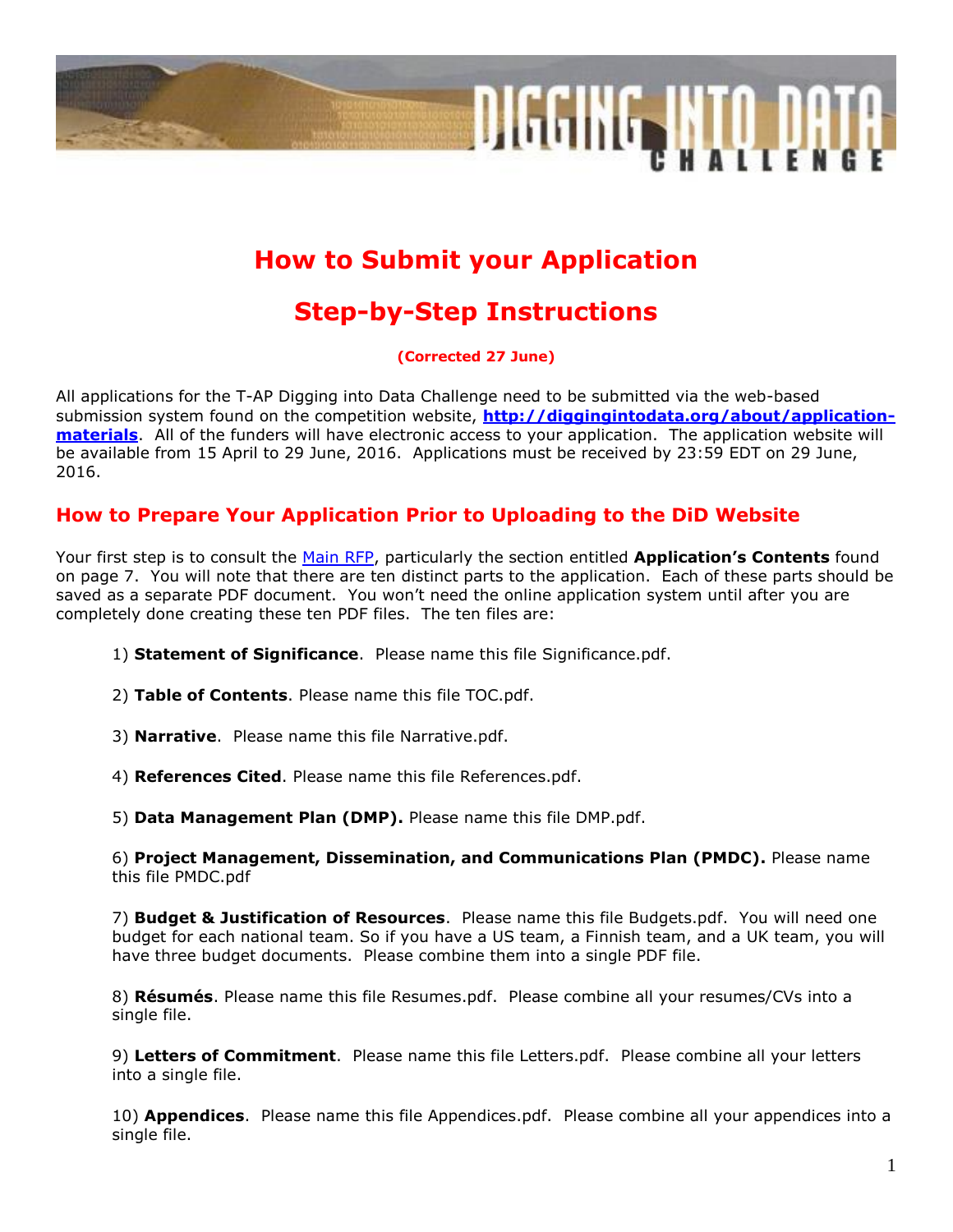Please refer to the RFP if you have any questions about the content for each of these files. **Important note: You must upload all ten files**. So, for example, if you have no Letters of Commitment to upload, then simply create a document that says "No letters of commitment to upload" and save it as a PDF called Letters.pdf and upload that. The key is to make sure you have all ten files ready to upload.

**A note about converting to Adobe PDF**: Please convert the files to PDF from a word processor or other application. By properly converting from, say Microsoft Word or Open Office to Acrobat PDF, your text will remain fully searchable. Don't scan in the documents except in those rare cases where your original document is only available on paper. Important: If you are combining multiple documents into a single PDF, always "combine" or "append" them to create a regular PDF. There is a feature in some PDF programs that allows you to attach one PDF to another. Please don't do that, as our system won't see the attachment. Just create regular PDF file. Also, don't use encryption or passwords on your PDFs, as we won't be able to read them!

**In addition to the ten files above, you should also prepare a brief abstract** (1000 character maximum) about your project, written for a general audience. You can prepare it using any word processing software. Just keep it handy, because you will want to paste it into the application system once you are ready to upload (this will be discussed in the next section).

## **How to Upload Your Application to the DiD Website**

Before proceeding, make sure that you have exactly ten PDF files that contain the contents of your application, as described above. You are now ready to upload these files to the DiD website. Please go to the competition website, under [Application Materials](http://diggingintodata.org/about/application-materials) and click the link to apply. Then follow the on-screen instructions. Below, we will go though each screen to show you what it will look like.

## **Step 1: Indicate the national teams participating on your project**

For the first step, you simply need to select the national teams on your project. Make sure you click at least three. Then click "Continue." For the purposes of this example, we'll assume there are three teams that are collaborating on the project: an Argentinian team, a German Team, and an American team. Here's what the screen will look like:

- Argentina
- $\Box$  Brazil
- $\Box$  Canada
- $\Box$  Finland
- $\Box$  France
- Germany
- $\square$  Mexico
- The Netherlands
- $\Box$  Portugal
- United Kingdom
- United States

Continue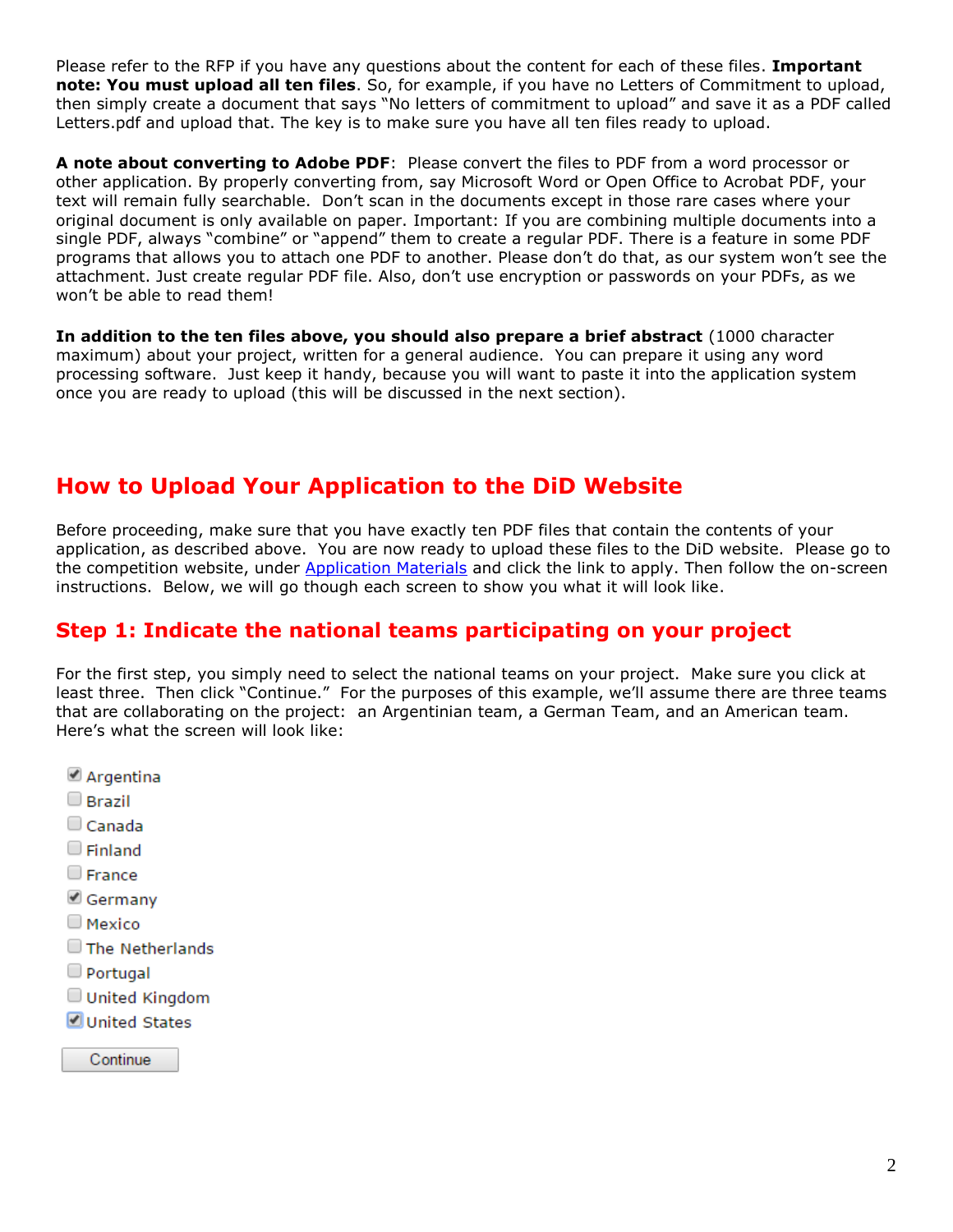### **Step 2: Principal Investigators, Institutions, Grant Administrators, and Project Description**

For our example, since we indicated three countries, the system will now bring up three "coversheets" – one for Argentina, one for Germany, and one for the US. There are four sections on each coversheet that need to be filled out:

**Amount Requested**: The total amount (in the local currency) you are requesting from that nation's funders.

**Principal Investigator**: Fill out name and contact details for the Principal Investigator. Note that even if your team has multiple PIs, you will need to pick one lead PI per country for the purposes of the grant.

**Institution**: Fill out name and address for the institution of the Principal Investigator. Again, even if multiple institutions are working together, you must pick one lead institution and one lead PI and fill out their information on the form.

**Grant Administrator**: Fill out name and contact details for the grant administrator. This person is typically a sponsored research official who handles grant matters on behalf of the institution.

Here's a sample of what a filled-out coversheet would look like. Again, there will be a separate coversheet for each nation:

| <b>Germany Team Information</b>             |                                             | <b>Amount requested (EUR)</b><br>190000  |
|---------------------------------------------|---------------------------------------------|------------------------------------------|
| <b>Principal Investigator</b>               | <b>Institution</b>                          | <b>Grant Administrator</b>               |
| Name<br>Anna Müller                         | Name<br>Freie Universität Berlin            | Name<br>Werner Schmidt                   |
| E-mail address<br>annam@fu-berlin.de        | Street address<br>Kaiserswerther Str. 16-18 | E-mail address<br>werners@fu-berlin.de   |
| Telephone number<br>+49 30 838-731 80       | City                                        | Telephone number<br>+49 30 838-731 80    |
| Street address<br>Kaiserswerther Str. 16-18 | Berlin<br>Province<br>Berlin                | <b>Street address</b><br>Iltis Strasse 1 |
| City<br>Berlin                              | Postal code<br>14195                        | City<br>Berlin                           |
| Province<br>Berlin                          | Country<br>Germany                          | Province<br>Berlin                       |
| Postal code<br>14195                        |                                             | Postal code<br>14195                     |
| Country<br>Germany                          |                                             | Country<br>Germany                       |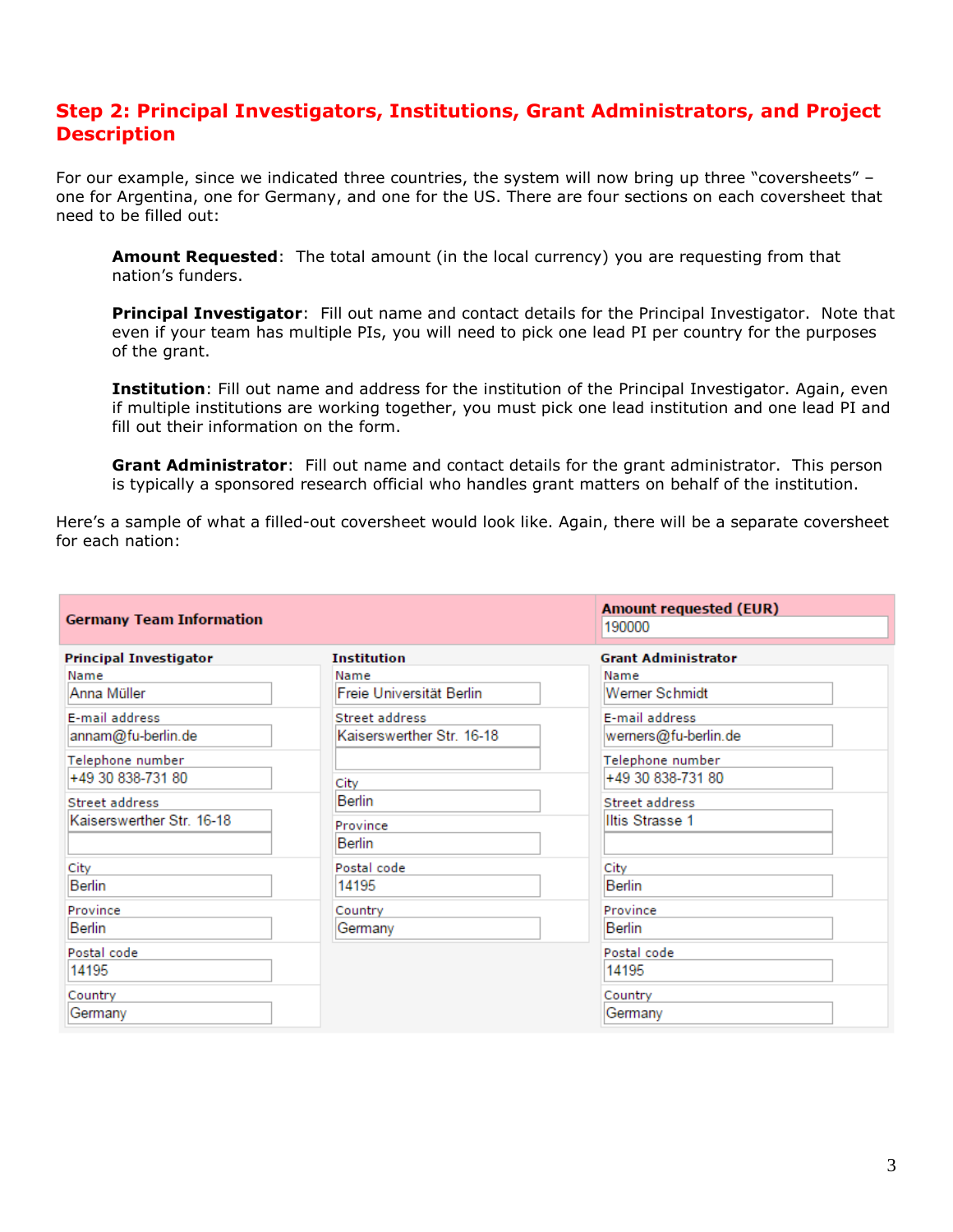## **Project information**

After filling out the coversheets, there are five questions below the coversheet which you need to answer.

**Project Title:** Please provide the title of your project.

**Project Disciplines**: Please indicate the major disciplines in your project. Just a short list is fine (e.g. "history, computational linguistics" or "sociology, psychology, and library science" etc.).

**Name/email of overall project point of contact**: Please give us the name and email for one person who can be the overall project point of contact. The person can be from any country.

**Start date and duration of project**: Please let us know the date you intend to start the project. It should be no earlier than June 2017. Also please let us know the project duration in months (maximum of 36 months).

**Project Description**: Please provide a short abstract (1000 characters or less, including spaces). Please note this description will be used in a number of circumstances so please make it as clear as possible.

Here's a sample of what the Project Information might look like:

#### **Project information**

```
Project title (maximum 125 characters)
Using Computational Techniques to Gain a Better Understanding of the Economy of Ancient Athens
Project disciplines (maximum 125 characters)
Classics, Economics, Computational Linguistics
Name/email of overall project point of contact (maximum 125 characters)
Camila Fernandez, cfernandez@rec.uba.ar
Start date and duration of project (maximum 125 characters)
June 1, 2017. 28 month duration
Project description (maximum 1000 characters)
For this project, a classicist from Germany, an economist from the United States, add a linguist from
Argentina will collaborate to investigate the economy of ancient Athens... (etc.)
   Continue
```
## **Step 3: Upload your Attachments**

In the next section, you will upload, one at a time, your ten attachments. **You may only upload ten attachments** (see the first section of these instructions which discusses the attachments in more detail).

The first of the ten files is the Statement of Significance. First, you will click the "Choose File" (or "Browse") button to locate the Statement of Significance file (Significance.pdf) on your computer. Then click the "Upload Statement of Significance" button to upload it. Then it will prompt you for the Table of Contents, and so on, until you've uploaded all ten. Once you have uploaded ALL your documents, then you can click "No more files to upload."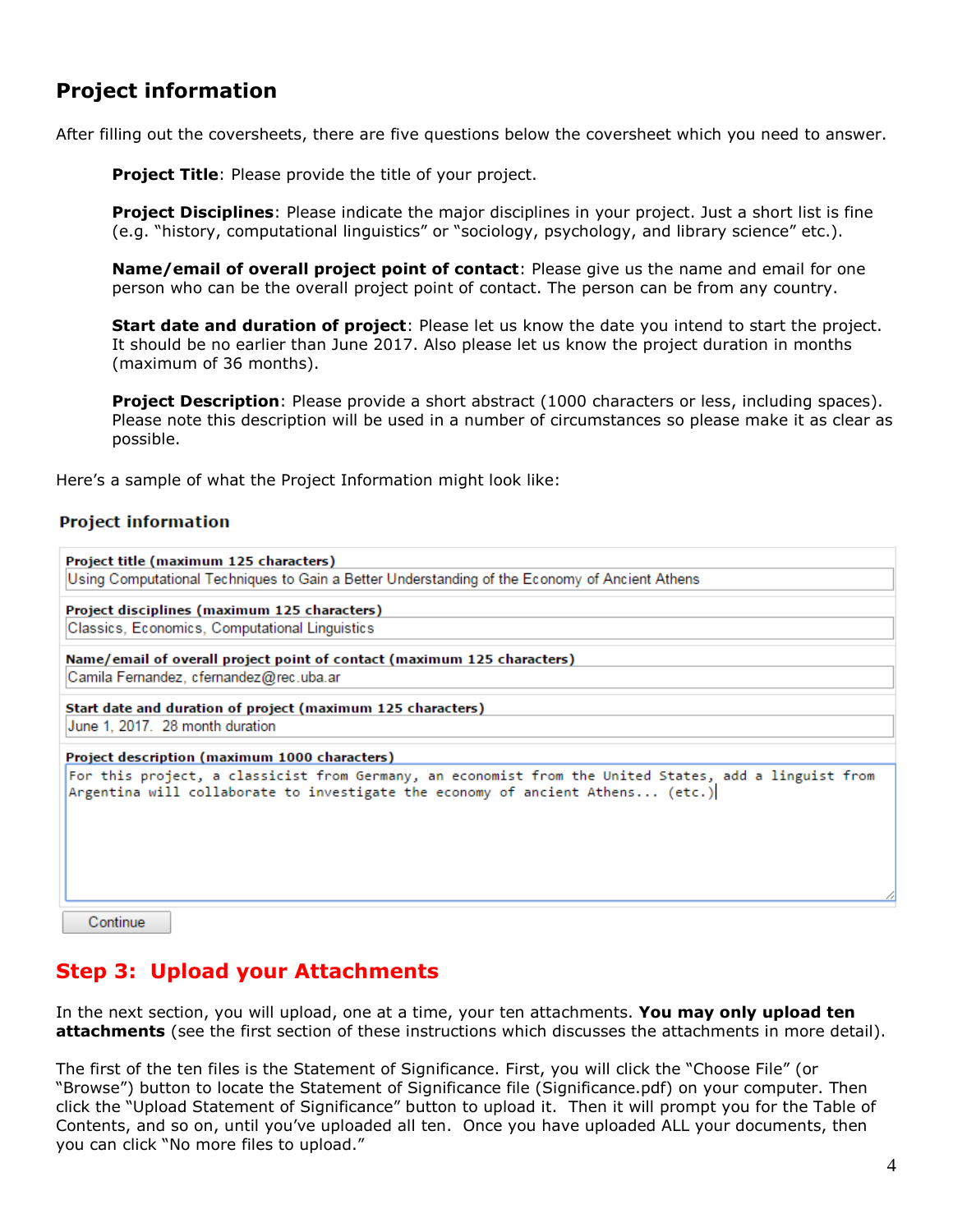#### **Important: Do not use your browser's "Back" button while uploading.**

#### **Here's what the screen will look like:**

#### Attachment #1: Statement of Significance

The form data you supplied has been saved to a PDF file. Now you will upload your attachments. These files must be flat Adobe PDF files -- if you submit files with internal attachments, or Adobe XML forms, they will cause errors. Be sure to upload your files in the following order (see the Digging into Data 2016 RFP for details):

- 1. Statement of significance (Significance.pdf)
- 2. Table of contents (TOC.pdf)
- 3. Narrative (Narrative.pdf)
- 4. References cited (References.pdf)
- 5. Data management plan (DMP.pdf)
- 6. Project management, dissemination, and communications plan (PMDC.pdf)
- 7. Budget(s) (Budgets.pdf)
- 8. Résumés (Resumes.pdf)
- 9. Letters of commitment (Letters.pdf)
- 10. Appendices (Appendices.pdf)

Do not use your browser's back button while uploading your attachments.

Choose File | No file chosen

Upload statement of significance

## **Step 4: Submit Final Application**

When you're done uploading all ten of your files, click the button that says "No more files to upload."

You will now see a summary page that lists all the files you've uploaded. Please click the "Submit Application" button to officially submit your application to the DiD competition.

#### **You must click Submit Application to officially submit it!**

Here is what the page will look like: